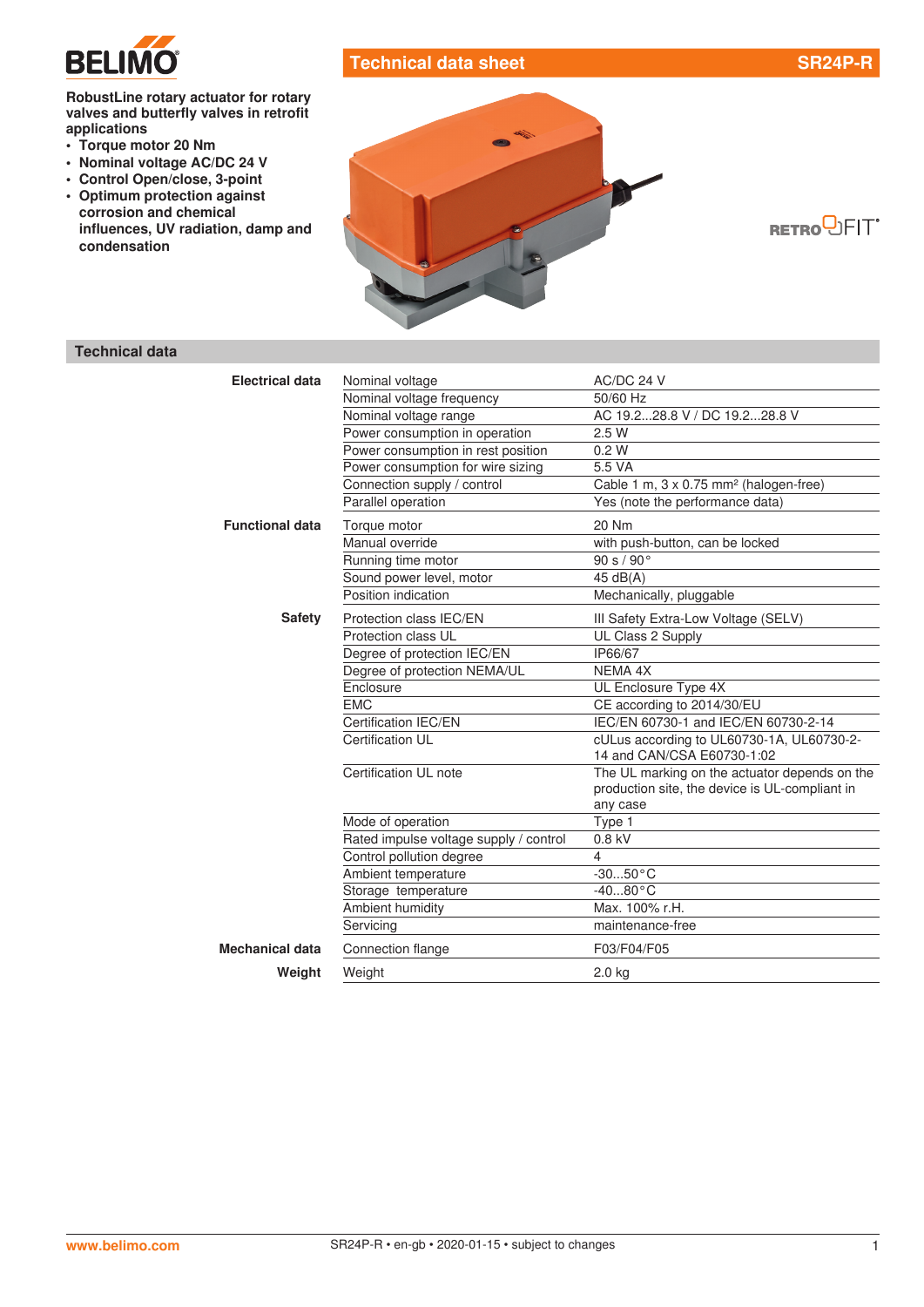

| <b>Safety notes</b>          |                                                                                                                                                                                                                                                                                                                                                                                                                                                                                                                                                                                                  |
|------------------------------|--------------------------------------------------------------------------------------------------------------------------------------------------------------------------------------------------------------------------------------------------------------------------------------------------------------------------------------------------------------------------------------------------------------------------------------------------------------------------------------------------------------------------------------------------------------------------------------------------|
|                              | • This device has been designed for use in stationary heating, ventilation and air-<br>conditioning systems and must not be used outside the specified field of application,<br>especially in aircraft or in any other airborne means of transport.                                                                                                                                                                                                                                                                                                                                              |
|                              | • Only authorised specialists may carry out installation. All applicable legal or<br>institutional installation regulations must be complied during installation.                                                                                                                                                                                                                                                                                                                                                                                                                                |
|                              | • Junction boxes must at least correspond with enclosure IP degree of protection!                                                                                                                                                                                                                                                                                                                                                                                                                                                                                                                |
|                              | • The switch for changing the direction of rotation may only be operated by authorised<br>specialists. The direction of rotation must not in particular be reversed in a frost<br>protection circuit.                                                                                                                                                                                                                                                                                                                                                                                            |
|                              | • The surface temperature between actuator and fitting may not exceed 50°C.                                                                                                                                                                                                                                                                                                                                                                                                                                                                                                                      |
|                              | • The cover of the protective housing may be opened for adjustment and servicing.<br>When it is closed afterwards, the housing must seal tight (see installation<br>instructions).                                                                                                                                                                                                                                                                                                                                                                                                               |
|                              | • The device may only be opened at the manufacturer's site. It does not contain any<br>parts that can be replaced or repaired by the user.                                                                                                                                                                                                                                                                                                                                                                                                                                                       |
|                              | • The cables must not be removed from the device installed in the interior.                                                                                                                                                                                                                                                                                                                                                                                                                                                                                                                      |
|                              | • The device contains electrical and electronic components and must not be disposed<br>of as household refuse. All locally valid regulations and requirements must be<br>observed.                                                                                                                                                                                                                                                                                                                                                                                                               |
|                              | • The information on chemical resistance refers to laboratory tests with raw materials<br>and finished products and to trials in the field in the areas of application indicated.                                                                                                                                                                                                                                                                                                                                                                                                                |
|                              | • The materials used may be subjected to external influences (temperature, pressure,<br>constructional fixture, effect of chemical substances, etc.), which cannot be<br>simulated in laboratory tests or field trials.                                                                                                                                                                                                                                                                                                                                                                          |
|                              | • The information regarding areas of application and resistance can therefore only<br>serve as a guideline. In case of doubt, we definitely recommend that you carry out<br>a test. This information does not imply any legal entitlement. Belimo will not be<br>held liable and will provide no warranty. The chemical or mechanical resistance<br>of the materials used is not alone sufficient for judging the suitability of a product.<br>Regulations pertaining to combustible liquids such as solvents etc. must be taken<br>into account with special reference to explosion protection. |
|                              | • When used under high UV loads, e.g. extreme sunlight, the use of flexible metallic or<br>equivalent cable conduits is recommended.                                                                                                                                                                                                                                                                                                                                                                                                                                                             |
| <b>Product features</b>      |                                                                                                                                                                                                                                                                                                                                                                                                                                                                                                                                                                                                  |
| <b>Fields of application</b> | The actuator is particularly suited for use in difficult conditions, e.g. in the field of:<br>- Wood drying<br>- Animal breeding<br>- Food processing<br>- Agriculture<br>- Indoor swimming pools / bathhouses<br>- Rooftop ventilation plant rooms<br>- General outdoor applications                                                                                                                                                                                                                                                                                                            |

| <b>Resistances</b>    | Noxious gas test EN 60068-2-60 (Fraunhofer Institut ICT / DE)<br>Salt fog spray test EN 60068-2-52 (Fraunhofer Institut ICT / DE)<br>Ammoniac test DIN 50916-2 (Fraunhofer Institut ICT / DE)<br>Climate test IEC60068-2-30 (Trikon Solutions AG / CH)<br>Disinfectant (animals) (Trikon Solutions AG / CH)<br>UV Test (Solar radiation at ground level) EN 60068-2-5, EN 60068-2-63 (Quinel / Zug<br>CH) |
|-----------------------|-----------------------------------------------------------------------------------------------------------------------------------------------------------------------------------------------------------------------------------------------------------------------------------------------------------------------------------------------------------------------------------------------------------|
| <b>Used materials</b> | Actuator housing polypropylene (PP)<br>Cable glands / hollow shaft polyamide (PA)<br>Connecting cable FRNC<br>Clamp / screws in general Steel 1.4404<br>Seals EPDM<br>Form fit insert aluminium anodised                                                                                                                                                                                                  |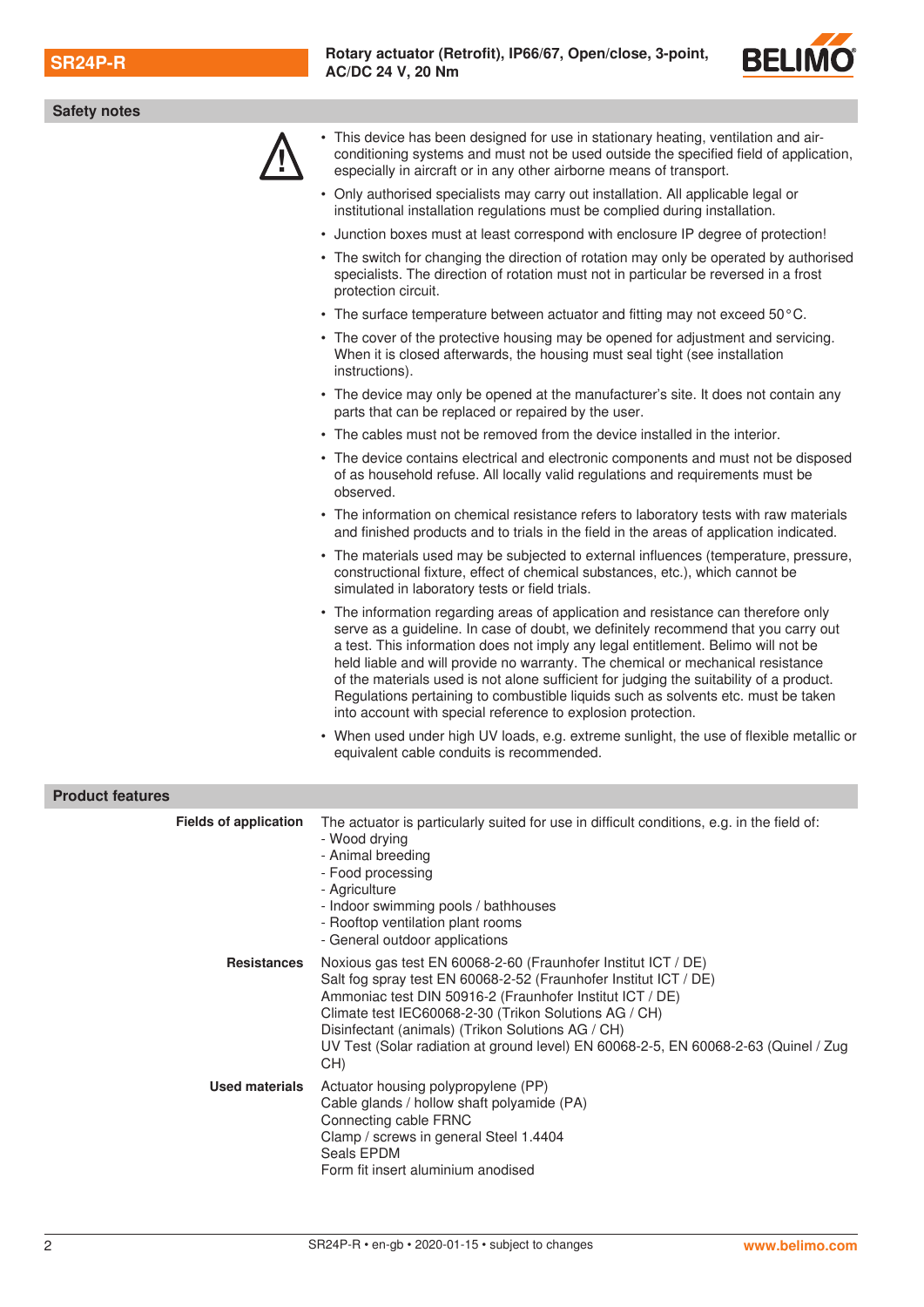

| <b>Product features</b>            |                                                                                                                                                                                                                                                                                                                                                                          |                                                                                                                                                                                                |  |
|------------------------------------|--------------------------------------------------------------------------------------------------------------------------------------------------------------------------------------------------------------------------------------------------------------------------------------------------------------------------------------------------------------------------|------------------------------------------------------------------------------------------------------------------------------------------------------------------------------------------------|--|
| <b>Application</b>                 | For rotary valves and butterfly valves with the following mechanical specifications:<br>- ISO 5211: F03, F04, F05 (hole circle diameter on the flange for mounting the fitting)<br>- ISO 5211: quadratic, flat head or wedge-shaped stem head geometry                                                                                                                   |                                                                                                                                                                                                |  |
| <b>Tappet shaft</b>                | The form fit adapter is not included in the scope of delivery (see «Accessories»).                                                                                                                                                                                                                                                                                       |                                                                                                                                                                                                |  |
|                                    | further form fit adapters<br>ZPF-<br>$ZPV-.$                                                                                                                                                                                                                                                                                                                             | ZSK-                                                                                                                                                                                           |  |
| Simple direct mounting             | s<br><b>Typ</b><br><b>Typ</b><br>s<br>[mm]<br><b>ZPF-08</b><br><b>ZPV-08</b><br>8<br>౼ఇ<br><b>ZPV-09</b><br>9<br><b>ZPF-09</b><br><b>ZPV-10</b><br><b>ZPF-10</b><br>10<br><b>ZPV-11</b><br>11<br><b>ZPF-11</b><br><b>ZPV-12</b><br><b>ZPF-14</b><br>12<br><b>ZPV-14</b><br>14<br>Simple direct mounting on the rotary valve or butterfly valve with mounting flange. The | d7<br><b>Typ</b><br>$d_8$<br>s<br>d <sub>7</sub><br>$\lceil mm \rceil$<br>[mm]<br>[mm]<br><b>ZPK-12</b><br>12<br>8<br>17<br><b>ZPK-14</b><br>14<br>9<br>12<br>10<br>17<br>11<br>14<br>14<br>18 |  |
| <b>Manual override</b>             | mounting orientation in relation to the fitting can be selected in 90° steps.<br>Manual override with push-button possible (the gear is disengaged for as long as the<br>button is pressed or remains locked).<br>The housing cover must be removed for manual override.                                                                                                 |                                                                                                                                                                                                |  |
| Adjustable angle of rotation       | Adjustable angle of rotation with mechanical end stops. Standard setting 0  90°. The<br>housing cover must be removed to set the angle of rotation.                                                                                                                                                                                                                      |                                                                                                                                                                                                |  |
| <b>High functional reliability</b> | The actuator is overload protected, requires no limit switches and automatically stops<br>when the end stop is reached.                                                                                                                                                                                                                                                  |                                                                                                                                                                                                |  |

**Accessories**

|                               | <b>Description</b>                                                         | <b>Type</b>         |
|-------------------------------|----------------------------------------------------------------------------|---------------------|
| <b>Electrical accessories</b> | Auxiliary switch 2 x SPDT add-on, grau                                     | S <sub>2</sub> A GR |
|                               | Feedback potentiometer 140 $\Omega$ add-on                                 | P140A               |
|                               | Feedback potentiometer 200 $\Omega$ add-on                                 | <b>P200A</b>        |
|                               | Feedback potentiometer 500 $\Omega$ add-on                                 | <b>P500A</b>        |
|                               | Feedback potentiometer 1 $k\Omega$ add-on                                  | P1000A              |
|                               | Feedback potentiometer 2.8 kΩ add-on                                       | P2800A              |
|                               | Feedback potentiometer 5 $k\Omega$ add-on                                  | P5000A              |
|                               | Feedback potentiometer 10 $k\Omega$ add-on                                 | P10000A             |
|                               | <b>Description</b>                                                         | <b>Type</b>         |
| <b>Mechanical accessories</b> | Form fit adapter square 8x8x57 mm (LxWxH)                                  | $ZPV-08$            |
|                               | Form fit adapter square 9x9x57 mm (LxWxH)                                  | $ZPV-09$            |
|                               | Form fit adapter square 10x10x57 mm (LxWxH)                                | $ZPV-10$            |
|                               | Form fit adapter square 11x11x57 mm (LxWxH)                                | $ZPV-11$            |
|                               | Form fit adapter square 12x12x57 mm (LxWxH)                                | $ZPV-12$            |
|                               | Form fit adapter square 14x14x57 mm (LxWxH)                                | $ZPV-14$            |
|                               | Form fit adapter two flats 8xØ17x57 mm (WxØxH)                             | $ZPF-08$            |
|                               | Form fit adapter two flats $9x@12x57$ mm (Wx $@xH$ )                       | $ZPF-09$            |
|                               | Form fit adapter two flats 10xØ17x57 mm (WxØxH)                            | $ZPF-10$            |
|                               | Form fit adapter two flats $11x\varnothing$ 14x57 mm (Wx $\varnothing$ xH) | <b>ZPF-11</b>       |
|                               | Form fit adapter two flats 14xØ18x57 mm (WxØxH)                            | $ZPF-14$            |
|                               | Form fit adapter wedge groove Ø12x4x57 mm (ØxWxH)                          | $ZPK-12$            |
|                               | Form fit adapter wedge groove Ø14x5x57 mm (ØxWxH)                          | $ZPK-14$            |

### **Electrical installation**

| <b>Notes</b> | • Connection via safety isolating transformer.<br>Parallel connection of other actuators possible. Observe the performance data.<br>. Direction of rotation switch is covered. Factory setting: Direction of rotation Y2. |
|--------------|---------------------------------------------------------------------------------------------------------------------------------------------------------------------------------------------------------------------------|
|--------------|---------------------------------------------------------------------------------------------------------------------------------------------------------------------------------------------------------------------------|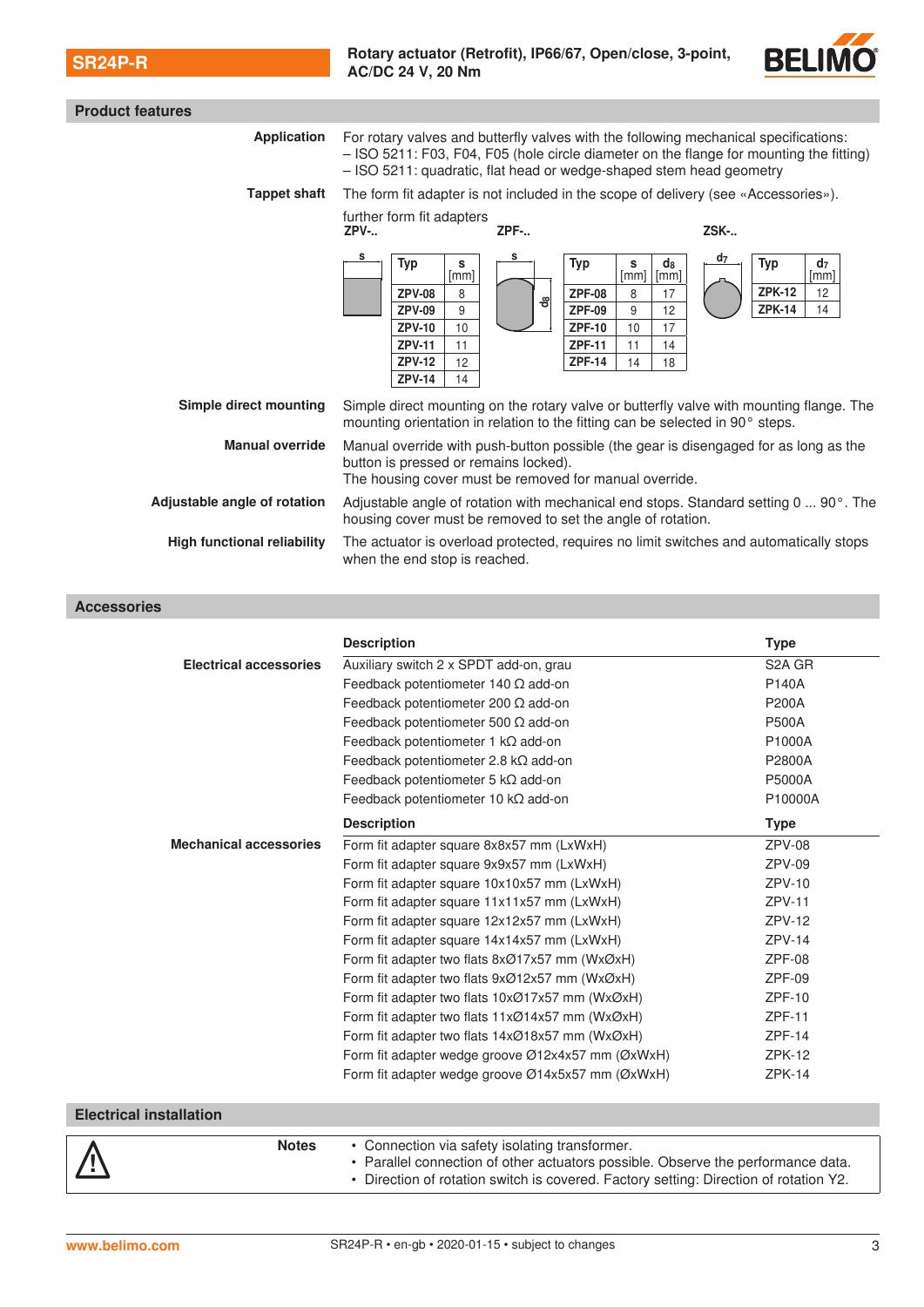

## **Electrical installation**

#### **Wiring diagrams**

AC/DC 24 V, open/close AC/DC 24 V, 3-point







**Cable colours:**

 $1 = **black**$  $2 = red$ 

 $3$  = white

**Dimensions [mm]**